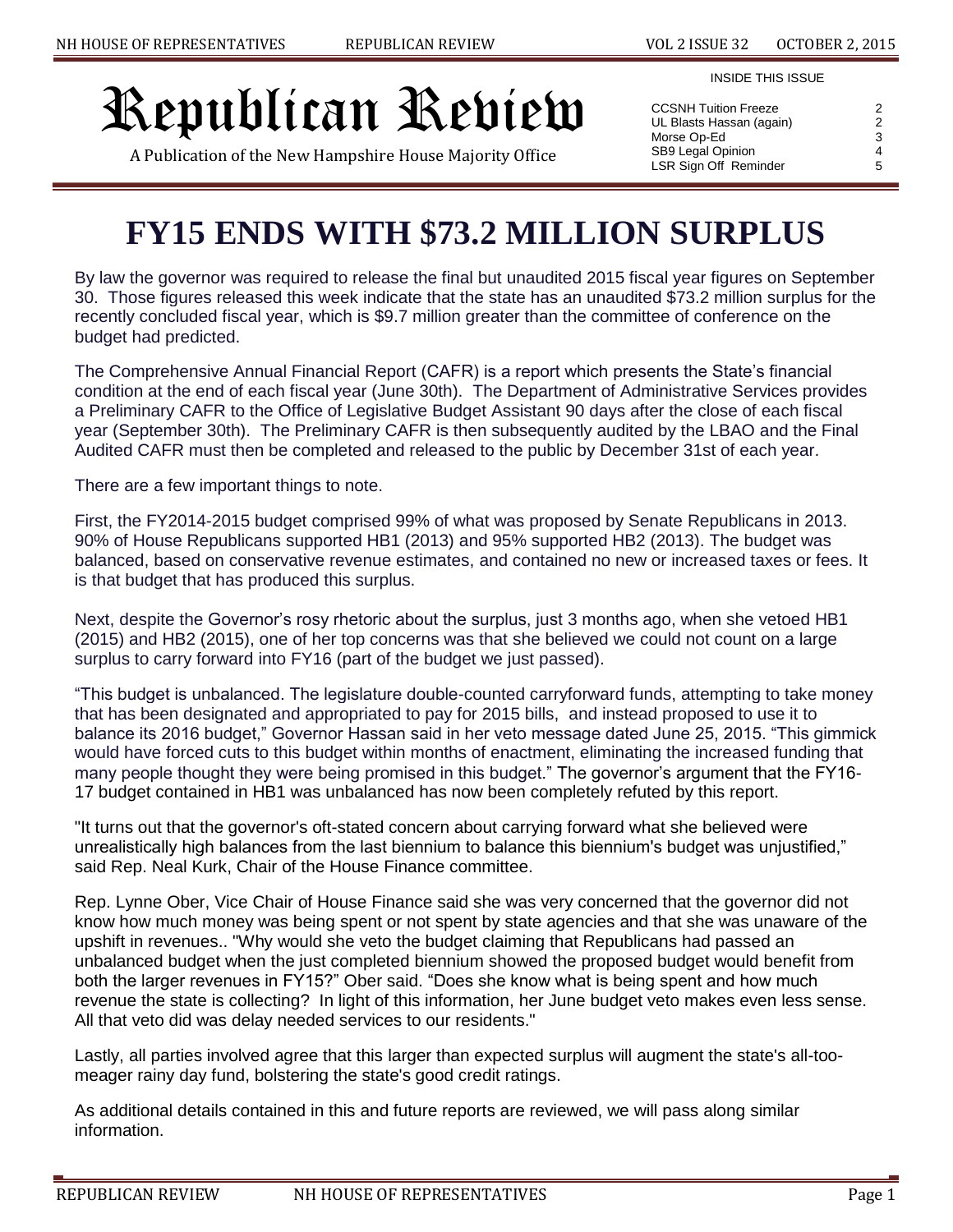### **WITH BUDGET IN PLACE, COMMUNITY COLLEGES FREEZE TUITION**

This week, the Community College System of New Hampshire officially announced that tuition would be frozen now that the state budget, which Governor Hassan vetoed, has become law.

The Republican budget proposal allocated \$86 million to the Community College System of NH, a 5% increase over the previous budget, making the tuition freeze possible.

According to NHPR reports, Chancellor Ross Gittell says it wasn't ideal to have had to start the academic year not knowing for sure what tuition would be.

"It made for some uncertainty and that was a challenge not only for our colleges but also for the system office," says Gittell.

Had Governor Hassan signed the budget or let it become law without her signature, CCSNH and many other state agencies would not have been affected by 3 months of "uncertainty".



*Photo: With the change in season, the landscape around the State House has changed as well. Multicolored mums have replaced summer's blooming flowers that surrounded the NH Law Enforcement Memorial in front of the Legislative Office Building.*

# **UL Editorial: Hassan's budget? Stealing credit again**

On Friday, the Union Leader editorial reminded New Hampshire readers that Governor Hassan has a problem giving credit where credit is due - and taking credit where no credit is due. It says, in part:

*"After spending the entire year lambasting Republicans for "draconian cuts," "gimmicks" and "blowing a \$90 million hole in the budget," a few weeks ago she watched as the Legislature overrode her budget veto."*

*"It would be one thing if Hassan were merely acceding to Republicans for the good of the state. But she insists on claiming credit for the very budget she vetoed. She's worse than the proverbial rooster taking credit for the sunrise."*

[Read the full editorial at the Union Leader's website by clicking here.](http://www.unionleader.com/article/20151002/OPINION01/151009813)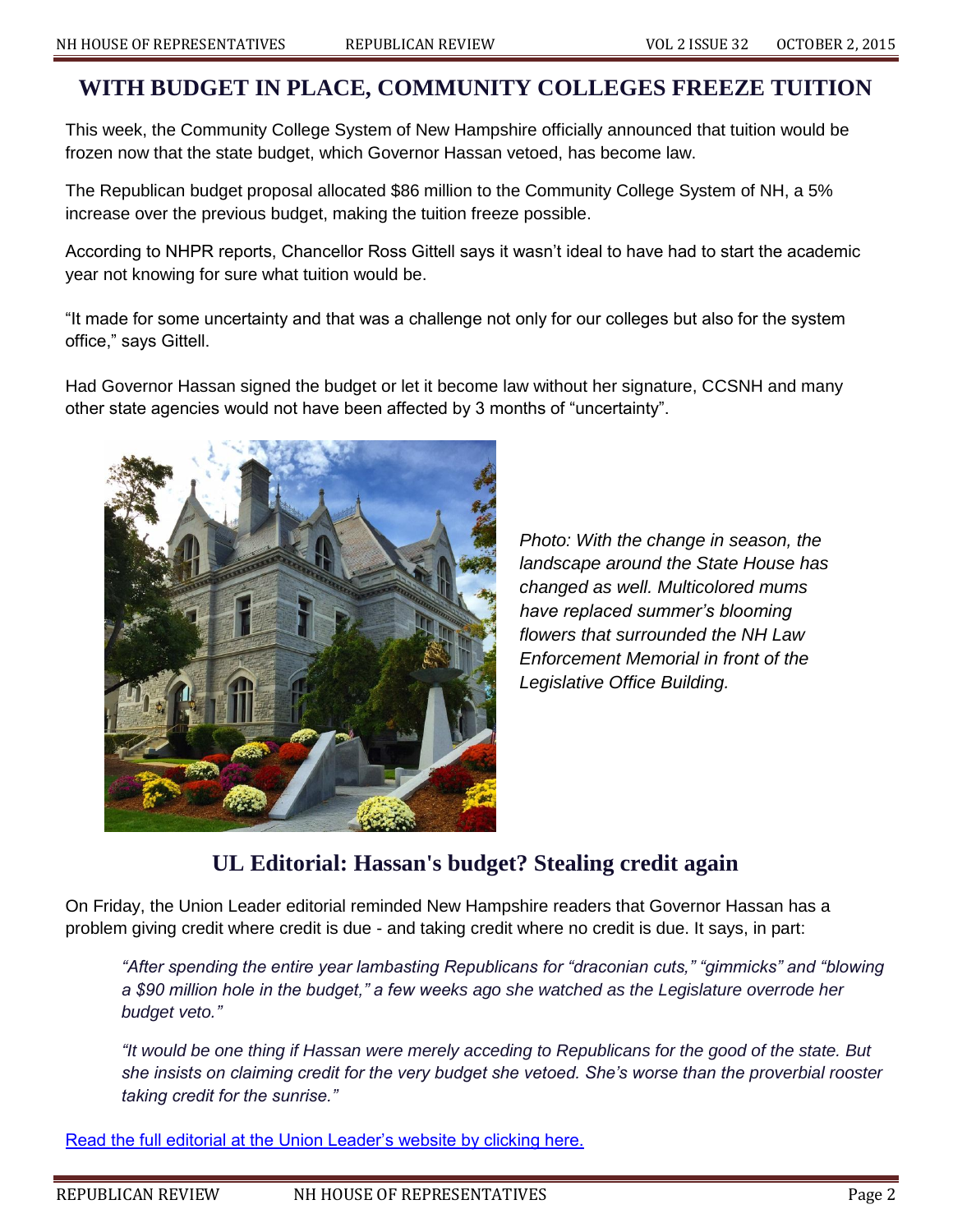*The following op-ed appeared in in several publications this past week*

# **New Hampshire finally has the budget it needs**

#### BY SEN. CHUCK MORSE

After a needless three-month wait, New Hampshire finally has the budget it needs.

The budget the legislature passed fully funded our state's top priorities, including vital social services such as Meals on Wheels, the Developmentally Disabled Waitlist and Service Link. It increased state support for charter schools, lifted the cap on education funding to local school districts, and provided an increase to the Community College System sufficient to freeze tuition for the next two years.

Another key priority was addressing the growing substance-abuse epidemic plaguing New Hampshire. We not only increased funding for alcohol and drug treatment programs by 75 percent, but finally assured that money will come from a new dedicated fund set up for that purpose.

We also passed tax relief for New Hampshire businesses, phasing in a series of modest rate reductions over the next five years in order to restore our state's economic competitiveness.

Taxes on New Hampshire's businesses have left our employers in an increasingly uncompetitive position with neighboring states, ranking New Hampshire 48th worst in the country. The modest, phased-in business tax cuts now in place result in our employers bearing lower business taxes than Massachusetts, and send a signal nationwide that the Granite State is once again open for job creation. They will also provide tax relief for companies employing 95 percent of private sector workers, encouraging them to invest in new jobs.

Lowering business taxes is an important piece of our overall economic development strategy. We've also taken big steps to lower workers compensation costs, bring down electric rates for residential and commercial customers, and address rising health insurance premiums. These are the four primary financial obstacles to job creation in New Hampshire.

To aid this further, the budget trailer bill that Gov. Maggie Hassan signed actually accelerates the tax cuts so that they will be fully phased in by 2018. The legislature, in exchange, agreed to a revenue trigger that would delay the second rate cut if revenue performance is below a certain rate. We remain confident that state revenues will exceed the conservative estimates built into the budget.

These priorities were addressed all while rebuilding New Hampshire's Rainy Day Fund, without raising taxes on our citizens.

All of this good work was jeopardized by Gov. Hassan's unfortunate veto in June. She objected to the tax cuts on our employers being included, and her counter offer to increase other taxes by \$82 million with \$74 million in additional spending was completely unacceptable. Increasing taxes, much less the massive spending she proposed, was never on the table for the Legislature. We were pleased that she finally relented, allowing the budget to go into law.

I'm proud of the fiscal year 2016-17 budget that is now law. We funded critical programs for New Hampshire's most vulnerable, increased support for substance abuse treatment and prevention, provided more help to local school districts and charter schools, and started to lower our high business taxes in order to boost the economy.

Better late than never, New Hampshire finally has the budget it needs.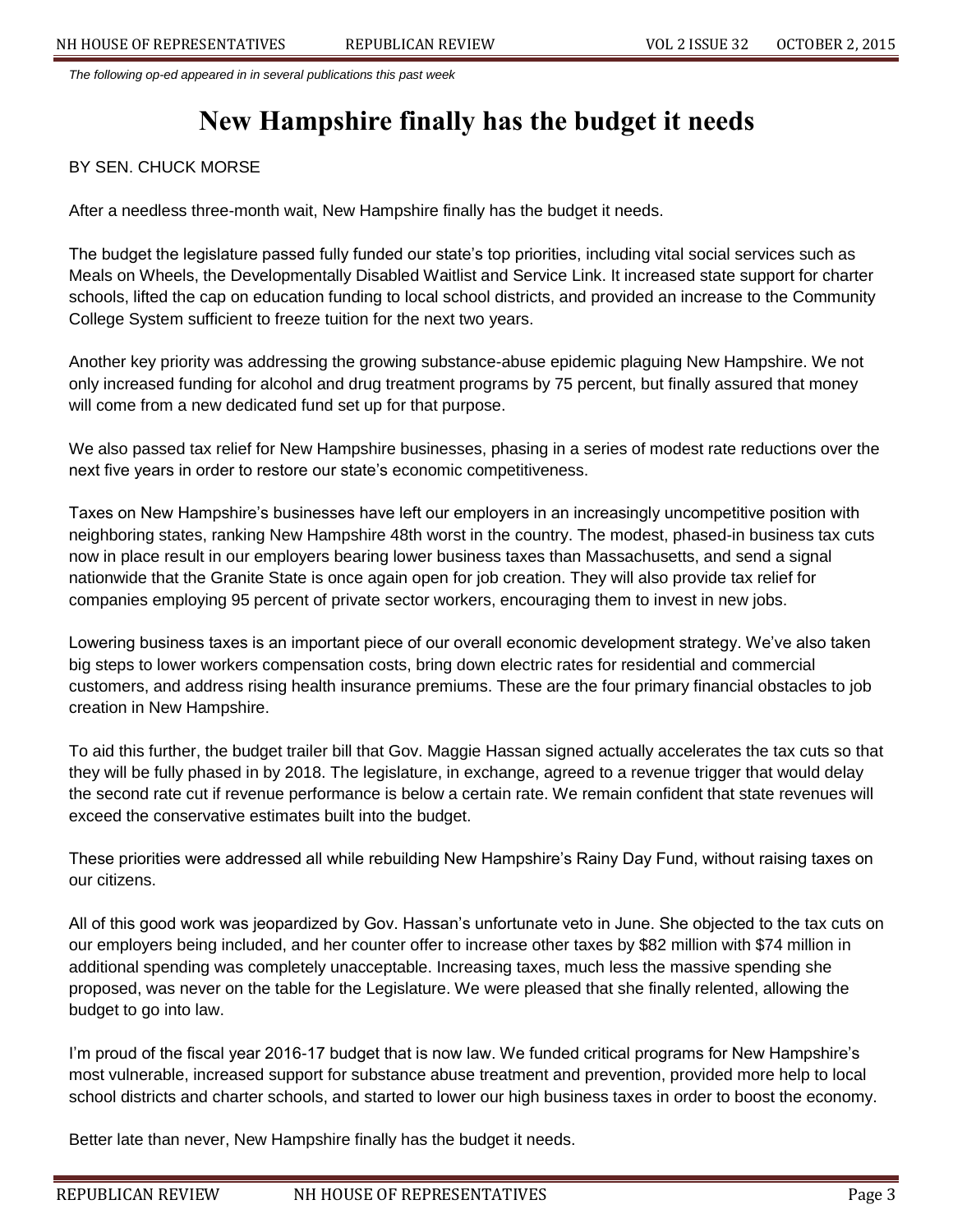## **Douglas: SB9 is not a Budget Bill**

On September 16, 2015 the legislature overrode Governor Hassan's veto of HB1 and HB2 and followed that action up by passing SB9, which was conditioned on HB1 and HB2 taking effect. At the time there were some who felt that passing SB9 was in violation of Part II, Article 18-a of the New Hampshire Constitution. As a result, Speaker Jasper requested a memorandum from House Legal Counsel, the Honorable Charles G. Douglass, III, citing his legal opinion on the matter.

The Speaker received his opinion this week and sent it to House members via email. It appears below.

#### **LEGAL MEMORANDUM**

#### **SB 9 Enacted on September 16, 2015 Was Not A Budget Bill**

On September 16, 2015, the legislature overrode the Governor's veto of HB 1 and HB 2 and enacted thereafter SB 9 which was conditioned on HB 1 and HB 2 taking effect. SB 9 had in its 12 pages the following four items:

- I. Appropriations for salary increases for state employees. (Appropriation not a budget.)
- II. Establishes a legislative oversight committee on employee relations (not a budget.)
- III. Amends the purpose of a capital budget appropriation made to the liquor commission. (Technical correction – not a budget.)
- $\bullet$  IV. Reduces the rates of the business profits tax and the business enterprise tax (Tax cut not a budget.)

HB 1 was the biennial budget with a massive detail of appropriations many, many times longer than SB 9. The budget provision in Part II on the N.H. Constitution is as follows:

[Art.] 18-a [Budget Bills.] All sections of all budget bills before the general court shall contain only the operating and capital expenses for the executive, legislative and judicial branches of government. No section or footnote of any such budget bill shall contain any provision which establishes, amends or repeals statutory law, other than provisions establishing, amending or repealing operating and capital expenses for the executive, legislative and judicial branches of government.

The genesis of Article 18-a was the 1984 Constitutional Convention's goal of preventing a take it or leave it budget vote larded with scores of statutory changes for controversial measures.

At the time, the two year spending plan we now call HB 1 also contained numerous statutory law changes. While HB 1 still contains footnotes, they now only relate to financial management and operate within existing law. The statutory changes are now included in HB 2. This is why we refer to HB 2 only as the budget trailer, or budget companion bill. But HB 2 is not the budget.

Legislators have the option of supporting the biennial budget (HB 1) and supporting or opposing statutory law changes in HB 2 as a separate measure. If HB 2 were classified as an actual budget bill and not the trailer/companion bill, every HB 2 in recent memory would have also been unconstitutional. There are many bills before the legislatures with budget implications. But there is only one bill that contains the biennial budget which the entirety of state government operates under as called for in RSA 9:3.

When article Part II, Article 18-a of the state constitution was being debated at the 1984 constitutional convention, at no time did any delegate in their remarks, either for or against the resolution, mention anything other than "footnotes" in the "budget bill." It is clear throughout the debate that the concern was the 2-year state spending plan and at no time was concern raised about other appropriation bills that may or may not contain statutory law changes.

#### *CONTINUED ON PAGE 5*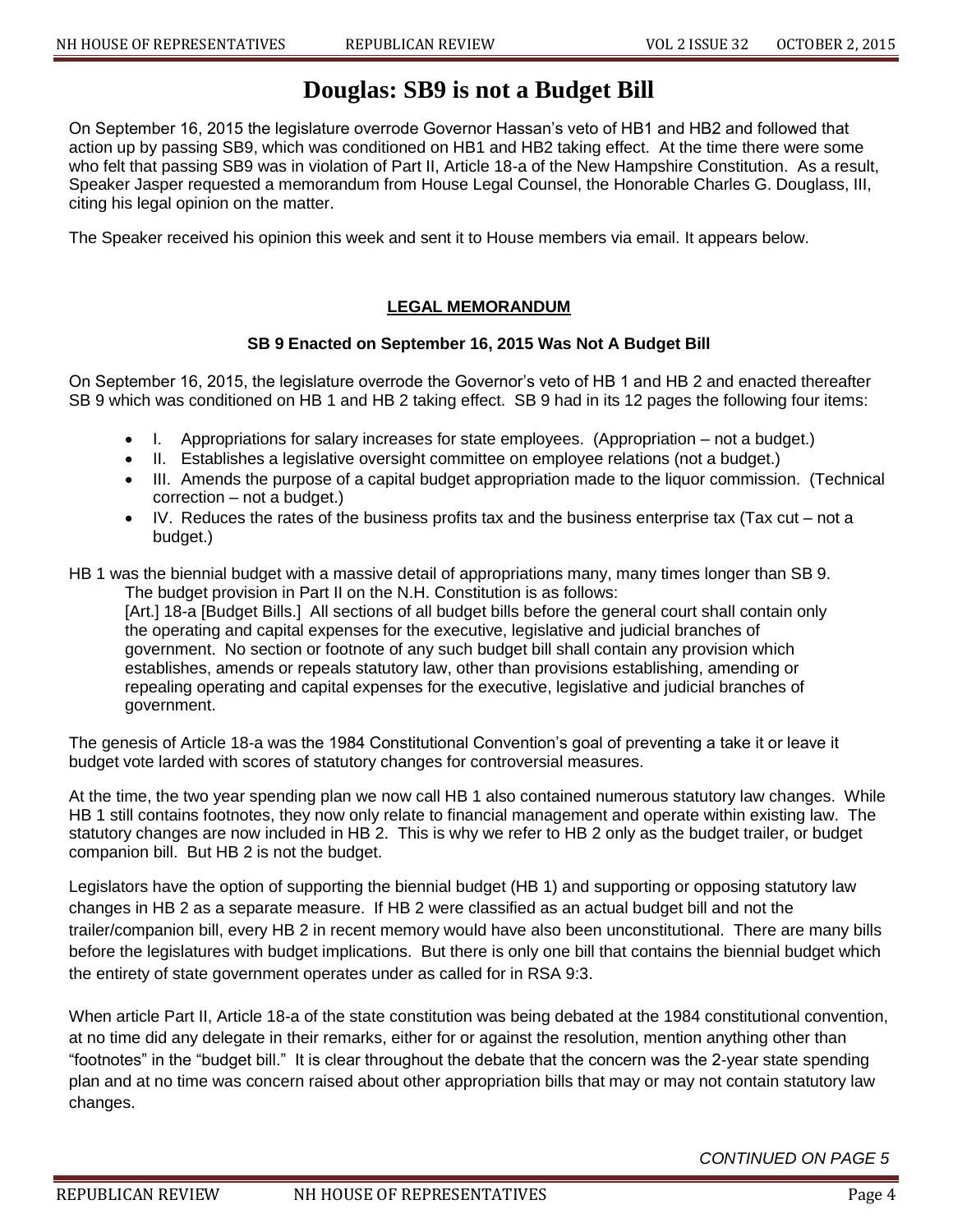#### *SB9 LEGAL OPINION CONTINUED FROM PAGE 4*

Delegate Tamposi said, "…the question at hand relates to the footnotes that relate to the capital, or the operating budget."

Delegate Phelps goes on to argue, "If they are deserving of passage, the legislature will pass them," referring to removing footnotes from the budget bill and discussing them as separate matters.

Delegate Jacobson said, in part, "…the important point is that every one of these footnotes which amend, repeal, or establish statutory law can be separate legislation."

The issue came before the N.H .Supreme Court in the Case of Warbuton v. Thomas, 136 N.H. 383 (1992). At issue there was HB 1026, an act relative to a companion bill to the supplemental budget being considered in the second year of a legislative session. HB 1026, as does SB 9, appropriated several million dollars and had provisions establishing, amending or repealing statutory law. The Warbuton plaintiffs (including the undersigned in his capacity as a taxpayer) asserted that the bill violated Part II, Article 18-a..

The Supreme Court concluded that "a bill does not automatically become a budget bill simply because it appropriates." 136 N.H. at 396:

There is no indication in any of the Constitutional Convention debates over Resolution No. 60 that the amendment was intended to extend beyond the State budget bill to lesser appropriations bills. The words "all budget bills" embody no such intention.

HB 1026 is not the type of bill the Constitutional Convention sought to regulate with article 18-a.

The court then turned to the purpose of Article 18-a:

Article 18-a was intended to prevent the State budget from being used to carry numerous, unrelated pieces of proposed legislation through the legislative process. Id at 397.

…[W]e hold that HB 1026 is not a budget bill and, therefore, does not violate part II, article 18-a of the New Hampshire Constitution. Id at 399.

Research also reveals the practice of the legislature since 1984.

While SB 9 contains appropriations, not all appropriations bills are considered budget bills. Over the past 5 years, a total of 239 bills containing appropriations were introduced. Since 1989, over 2000 bills containing appropriations have been acted on by legislature.

#### **CONCLUSION**

None of the four sections in SB 9 constitutes a state budget which is the two year spending plan for the state of New Hampshire.

Accordingly, it is my legal opinion that SB 9 is not in violation of Part II, Article 18-a of the New Hampshire Constitution.

> *CHARLES G. DOUGLAS, III Legal Counsel to the New Hampshire House of Representatives*